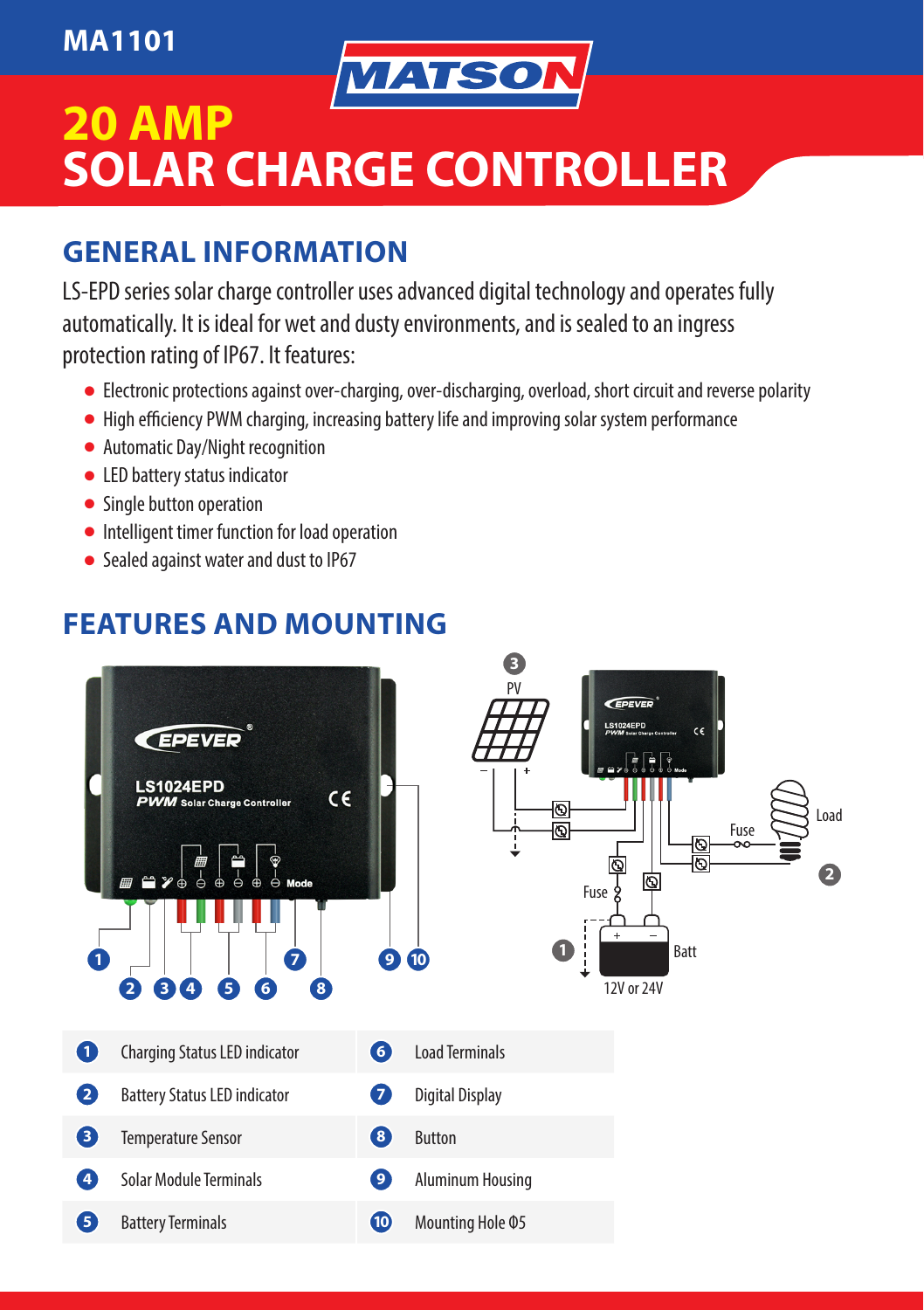

# **20 AMP SOLAR CHARGE CONTROLLER**

#### **MOUNTING**

- **1.** Connect the system components to the charge controller in the order specified in the previous image – Battery first, then Load (if required), finally Solar Panels last. Be very careful to connect Positive (+) and Negative (-) correctly to each component to prevent damage to equipment!
- 2. After connecting the battery, the Battery Status LED Indicator should be a solid bright green. if not, please refer to the Troubleshooting section later in this instruction manual
- **3.** Install the battery fuse as close to the battery as possible, ideally within 150mm

#### **INDICATORS DESCRIPTIONS AND OPERATION**

Indicator Status Description

| Charging Status LED indicator                 | Green  | On Solid               | Normal               |
|-----------------------------------------------|--------|------------------------|----------------------|
|                                               | Green  | <b>Fast Flashing</b>   | Over voltage         |
| <b>Battery Status LED indicator</b>           | Green  | On Solid               | Normal               |
|                                               | Green  | <b>Slowly Flashing</b> | Full                 |
|                                               | Orange | On Solid               | Under voltage        |
|                                               | Red    | On Solid               | Over discharged      |
| Dot Point of Digital display (Load indicator) | Red    | On Solid               | Load ON              |
|                                               | Red    | <b>Slowly Flashing</b> | Over Load            |
|                                               | Red    | <b>Fast Flashing</b>   | <b>Short Circuit</b> |

The digital display is used to display and clear any fault codes, as well as program and operate the Load function. The Load can be programmed to turn on after loss of sunlight (there is a 10 minute delay) and stay on for a pre-set time – OR – The Load can be manually turned on and off as required. The screen displays the current setting when powered on and pressed briefly. To program, follow the steps below:

- **1.** Press the button briefly to check there is power. If a number is displayed, continue to the next step. If no number is displayed, check the controller is correctly connected to a battery and that the green battery status indicator is lit.
- **2.** Consult the table following these instructions to determine required setting.
- **3.** To set, press and hold the button for 5 seconds, the current setting will be displayed, flashing on and off.
- **4.** Press the button to cycle through the available programming options. Note: 6. Is the manual ON/OFF setting. When the desired setting is displayed flashing on the screen, do not touch the controller for 15 seconds. The display will stop flashing and the setting will be saved.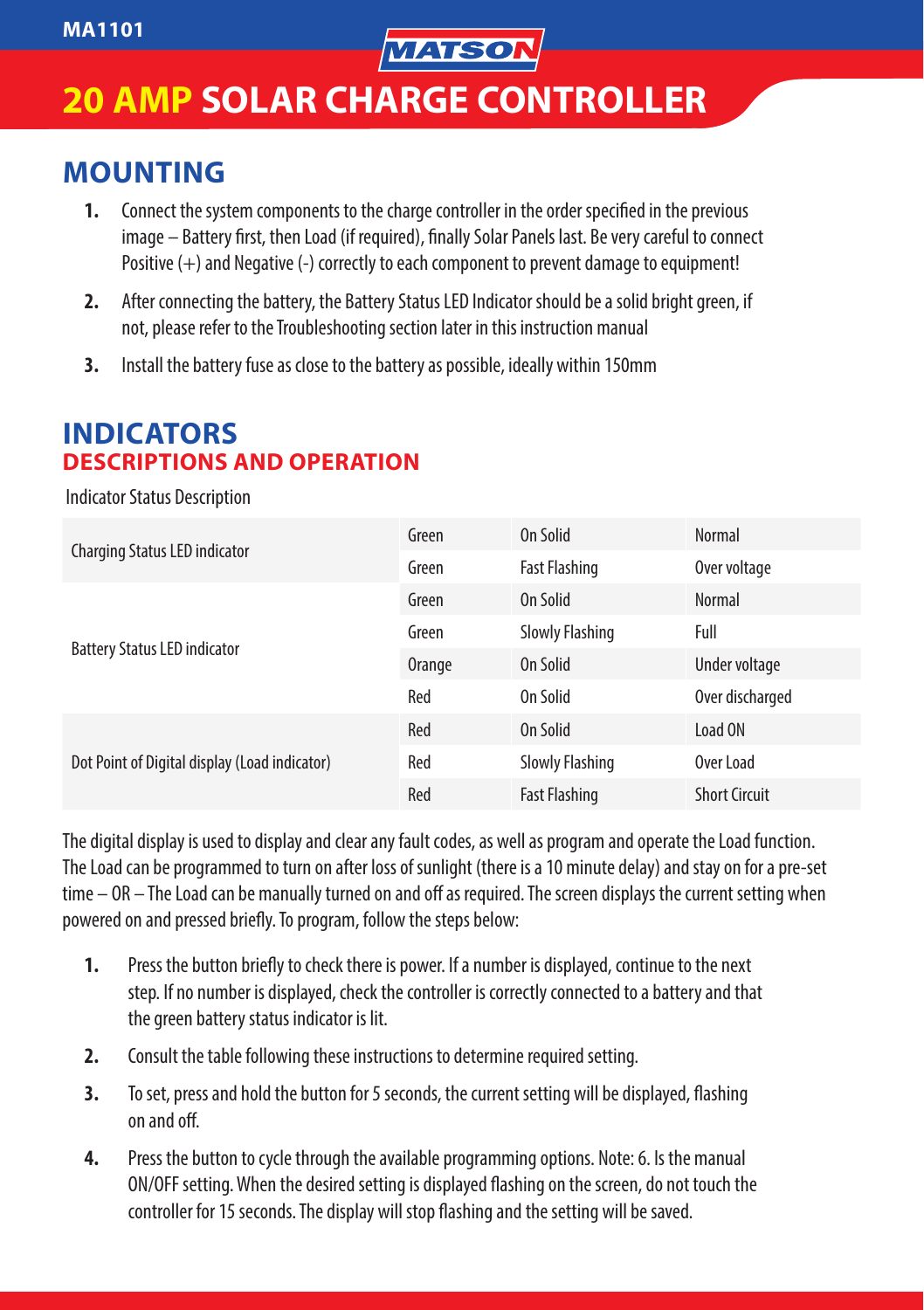

# **20 AMP SOLAR CHARGE CONTROLLER**

#### **INDICATORS DESCRIPTIONS AND OPERATION (CONTINUED)**

The following table displays the available settings. Please note:

- Other than Manual Control (6.) and Test Mode (7.) there will be a 10 minute delay before the load turns on after the panels stop receiving sunlight.
- (0) will turn the load on after sunlight stops hitting the panels, and leave it on until sunlight returns to the panels.
- (6.) is the manual ON/OFF setting

| <b>Value</b> | <b>Working mode</b>  | <b>Value</b> | <b>Working mode</b>   |
|--------------|----------------------|--------------|-----------------------|
| 0            | Light ON/OFF         | Ο.           | Light $ON + 8$ hours  |
| I            | Light $ON + 1$ hours | I.           | Light $ON + 9$ hours  |
| 5            | Light $ON + 2$ hours | г.           | Light $ON + 10$ hours |
| В            | Light $ON + 3$ hours | В.           | Light $ON + 11$ hours |
| Ч            | Light $ON + 4$ hours | Ч.           | Light $ON + 12$ hours |
| 5            | Light $ON + 5$ hours | S.           | Light $ON + 13$ hours |
| 6            | Light $ON + 6$ hours | Б.           | <b>Manual Control</b> |
| η            | Light $ON + 7$ hours | ۹.           | <b>Test Mode</b>      |

#### **TECHNICAL SPECS (CHARGE CONTROLLER)**

| Nominal System Voltage             | 12/24VDC (AUTO)                | <b>Temp Compensation Coefficient</b> | -5mV/C/2V (@25°C)                  |
|------------------------------------|--------------------------------|--------------------------------------|------------------------------------|
| Max Solar Panel Input Voltage      | 50VDC                          | <b>Working Temp Range</b>            | $-35^{\circ}$ C to $+55^{\circ}$ C |
| <b>Rated Output Current</b>        | 20 Amps                        | <b>Enclosure IP Rating</b>           | <b>IP67</b>                        |
| <b>Max Load Function Current</b>   | 20 Amps                        | <b>Overall Dimensions</b>            | 108.5mm x 75mm x<br>25.6mm         |
| Equalize Voltage                   | 14.8V(12V) 29.6V(24V)          |                                      |                                    |
| <b>Boost Voltage</b>               | 14.4V(12V) 28.8V(24V)          | <b>Mounting Dimension</b>            | $100.5$ mm                         |
| <b>Float Voltage</b>               | 13.7V(12V) 27.4V(24V)          | <b>Mounting Hole Size</b>            | $\Phi$ 5mm                         |
| Low Voltage Disconnect Level       | 11.2V(12V) 22.4V(24V)          | <b>Cable Dimension</b>               | 6mm <sup>2</sup>                   |
| Low Voltage Reconnect Level        | 12.6V(12V) 25.2V(24V)          | Net Weight                           | 435q                               |
| <b>Standby Current Consumption</b> | 12V: < 4.58mA<br>24V: < 6.01mA |                                      |                                    |